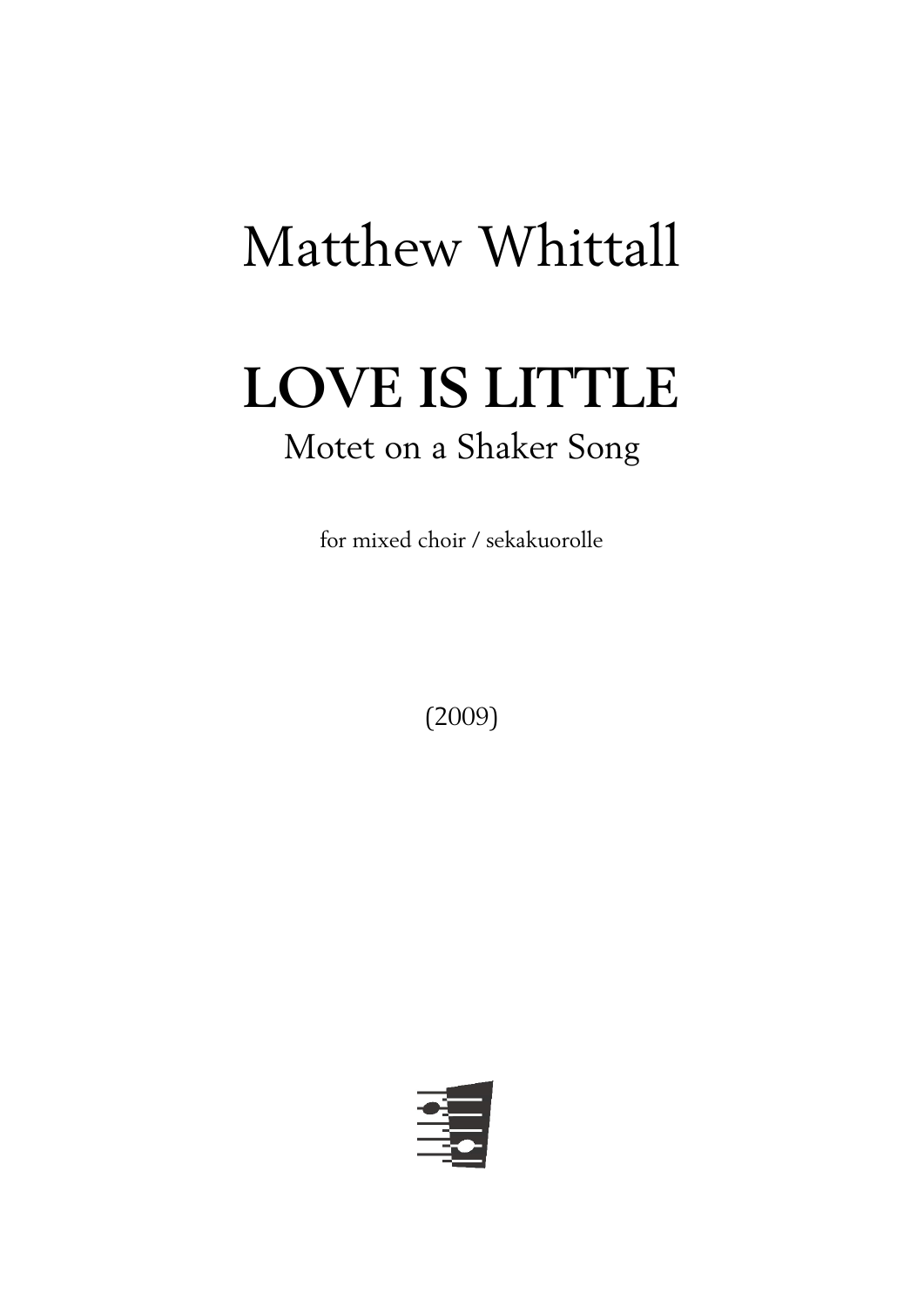## Matthew Whittall LOVE IS LITTLE – Motet on a Shaker Song (2009) for mixed choir / sekakuorolle

Text: Traditional Shaker

Love is little, love is low Love will make my spirit grow Grow in peace, grow in light Love will do the thing that's right

## **Performance directions**

1) A fermata above a note or chord indicates that the sound should be held until the next notated figure, or until a fade-out is indicated with a hairpin (diminuendo).

2) For held notes or chords with no text specifically indicated, the sung phoneme is [ə], as elsewhere.

3) Wavy lines after free repeat boxes indicate that the figure should continue until the next notated figure.

4) An "add" arrow indicates that the new figure should be added to the texture for that part. A "segue to" arrow indicates that all singers for that part move to the new figure.

5) Transitions into new figures should not happen suddenly. Rather, individual singers

should move on independently, adding or segueing to new figures in a calm, unhurried manner. (The one exception is the footstamp at m. 62, which should be sharp, loud, and rhythmically coordinated.)

6) At m. 34, the conductor may keep time in order for the singers to stay together, but should do so without creating a sense of beat. The aim should be a continuous, uninflected field of pulses, shaped only by the notated dynamic swells.

7) All time durations for free boxes are approximate and may be extended or shortened to meet interpretive needs. However, indicated time durations should generally be considered the minimum time necessary to properly integrate new elements into the texture.

KL 78.3411 ISMN 979-0-55011-590-3 © 2019 Fennica Gehrman Oy, Helsinki Printed in Helsinki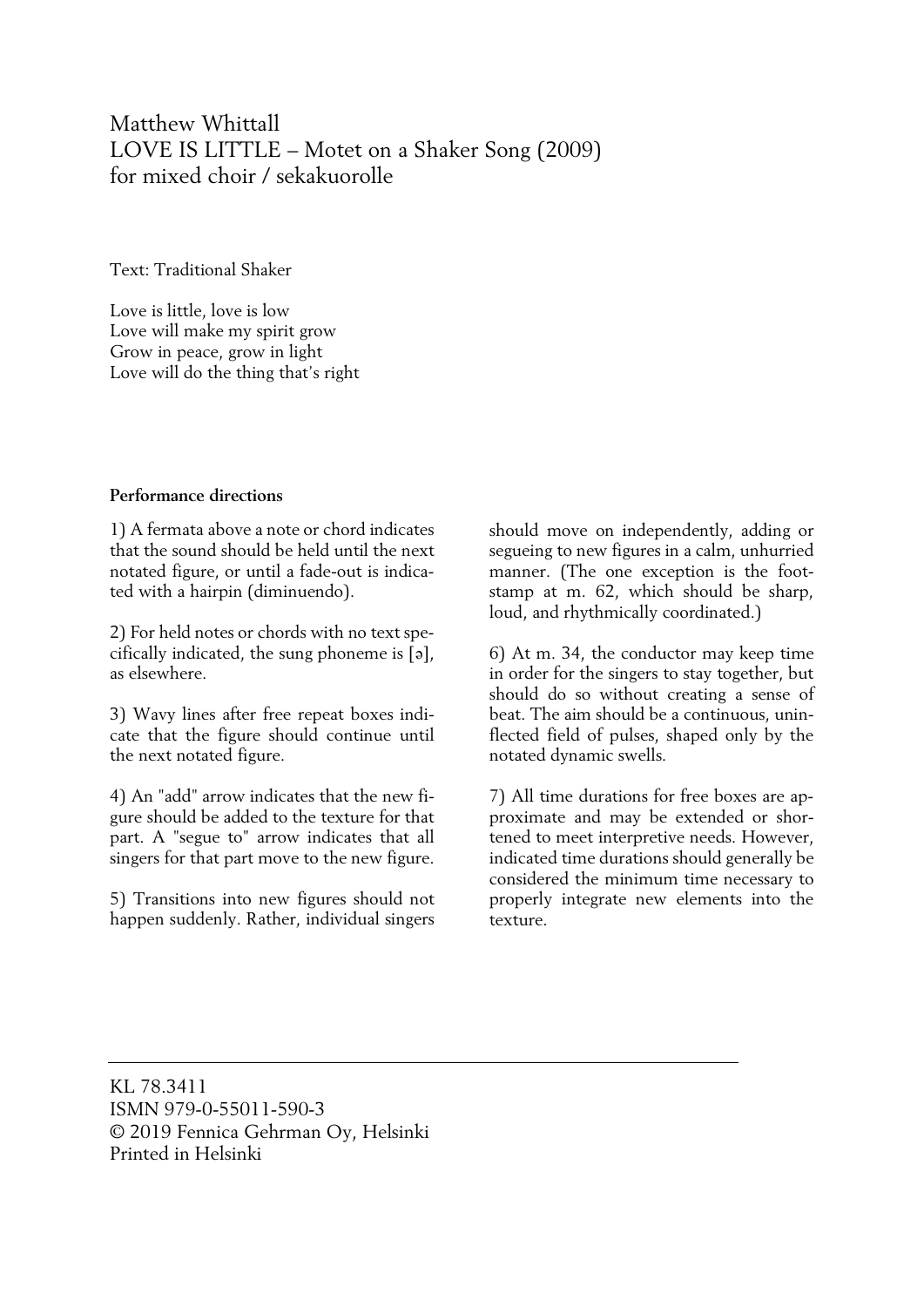*for HOL, on their 80th anniversary*

E IS LITTLE

text trad. Shaker (Motet on a Shaker song)

MATTHEW WHITTALL (2009)



\*) The general dynamic should remain more or less constant throughout at *p-mp*, except where modified by hairpins. Dynamics may be adjusted for density and balance, (e.g. to bring out the bass line starting at fig.1), but should never reach truly loud levels until indicated at the end of the piece. The aim should be for all performers to sing at a comfortable, soft dynamic at all times, regardless of register.